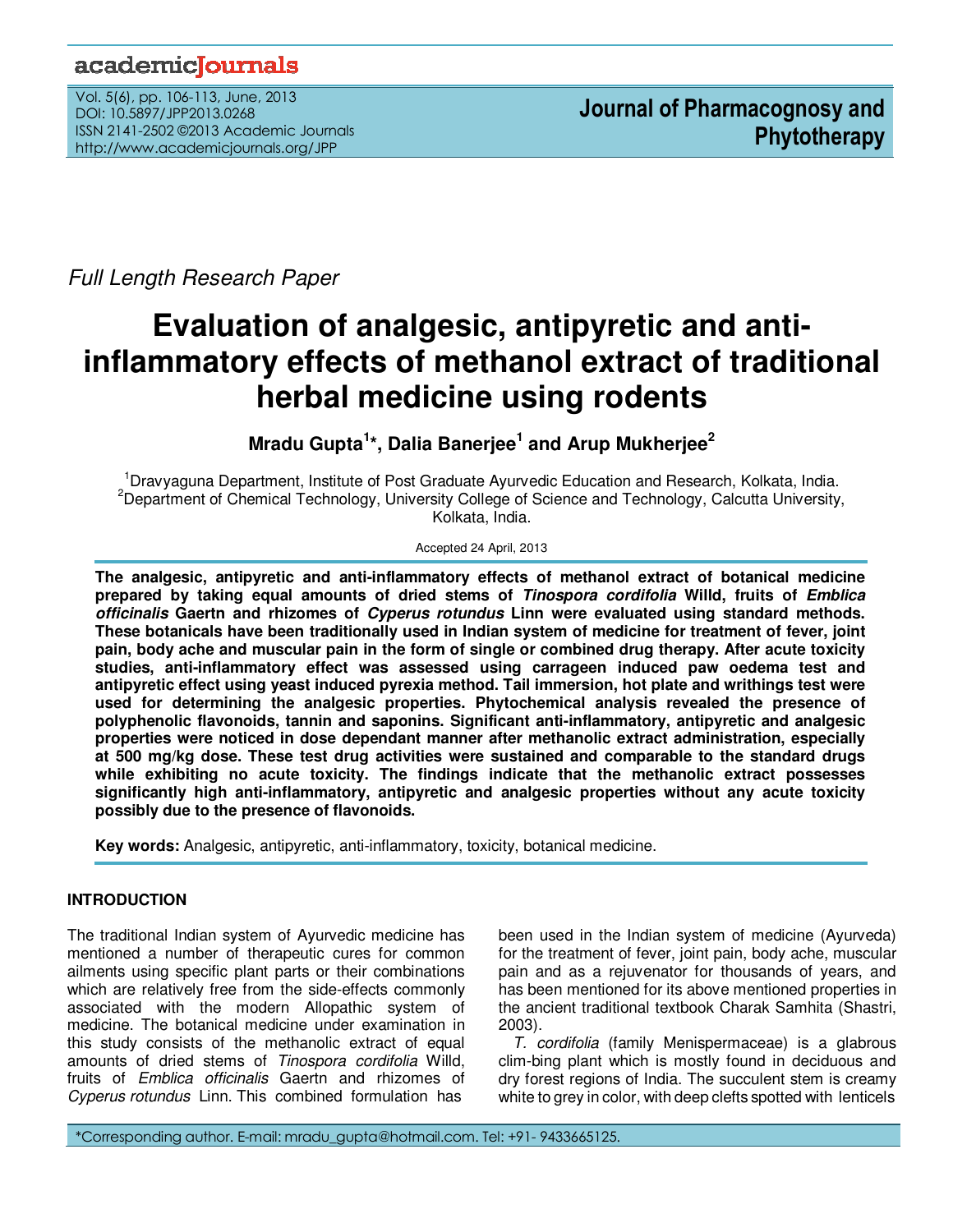often giving out aerial roots. The principal constituents found in its stem are tinosporin, tinocordiside, tinocordifolioside, cordioside and alkaloids like berberine, palmatine (Sharma et al., 2005). E. officinalis Gaertn also known locally as "Amalaki" is a small or medium sized deciduous tree belonging to Euphorbiaceae family found throughout India. Dried fruit of the plant is brown to blackish brown in colour with characteristic odour and sour and astringent taste. Its fruits are a rich source of Vitamin C, tannin, ellagic acid and gallic acid (Rao and Siddiqui, 1964). C. rotundus Linn belonging to the family Cyperaceae is a perennial weed indigenous to India but is now spread in tropical, subtropical and temperate regions. The rhizomes known as "Mustak" are bluntly conical and vary in size and thickness, crowned with the remains of stem and leaves forming a scaly covering, dark brown or black externally, creamish-yellow internally and have pleasant odour. The rhizome contains polyphenols like cyperone, cyperenone and cyperene and carbohydrates like D-glucose and D-fructose. The rhizome is reported to possess analgesic, anti-inflammatory and antipyretic activities (Guldur et al., 2010; Nagulendran, 2007).

The present study undertakes the phytochemical and biological evaluation of this botanical medicine. Assessment of the analgesic, antipyretic and anti-inflammatory pharmacological activities of the methanolic extract in case of rodents was carried out and the results obtained were compared with the standard non-steroidal antiinflammatory synthetic drugs. The objective is to validate the efficacy of this traditional herbal non-toxic, antipyretic, analgesic and anti-inflammatory drug which has been mentioned in Ayurvedic system of medicine.

## **MATERIALS AND METHODS**

The pharmacognostical and experimental studies were done in the laboratory and the Committee for the Purpose of Control and Supervision of Experiments on Animals (CPCSEA) registered animal house facility of Dravyaguna Department of the Institute of Post Graduate Ayurvedic Education and Research, Kolkata.

## **Plant materials and extraction of botanical medicine**

The dried plant parts of research drug were collected from the authentic medicinal herb supplier of the Pharmacy department of this institute and authenticated by the Department of Botany of the Botanical Survey of India at Shibpur, Howrah (Ref No-BSI/CNH/AD/Tech/2010, Date- 21.07.2010). All documents and samples have been kept in the museum of this department. The analytical grade chemicals for phytochemical screening along with standard reagents were purchased from M/s Merck Specialities Pvt. Ltd, Mumbai, India.

#### **Animals**

All the experimental studies were carried out under suitable conditions in the animal house and experimentation facility of the Institute of Post Graduate Ayurvedic Education and Research

(IPGAER), Kolkata (registered under CPCSEA Reg. No-1180/ac/08/CPCSEA) after taking all required permissions from the Institutional Animal Ethical Committee. The rats and mice required for experiments were procured from M/s Ghosh Scientific, Kolkata. The animals were fasted overnight prior to experiments but allowed free access to water. The anti-inflammatory and antipyretic experiments were performed on adult Wistar rats of either sex (1 month old and weighing 80 to 120 g). Swiss albino mice weighing 20 to 30 g were used for analgesic and acute toxicity study. They were fed with standard pellet diet and water ad libitum in polypropylene cages and maintained under environmentally controlled room temperature of approximately 25°C.

## **Extraction of botanical medicine**

The 40 mesh sized sun dried powdered fruits of E. officinalis, stems of T. cordifolia and rhizomes of C. rotundus were mixed in equal proportion to prepare the research drug after removing all extraneous matters such as dirt, foreign particles and adulterants. The research drug was extracted in methanol using a Soxhlet apparatus for 36 h. The obtained extract was filtered, concentrated in a rotary evaporator and finally stored in refrigerator for further analysis (Trease and Evans, 2009). The methanolic extract of the test drug was used throughout the experimental and chemical analysis.

## **Pharmacognostical study of crude drug powder**

The macroscopic and microscopic study of the powder of test drug was performed according to the standard procedures. The final crude drug powder was mounted in glycerine, observed and photographed under the optical microscope (40×) of Dewinter, Italy.

## **Physiochemical analysis**

The analysis of the physiochemical parameters such as moisture content, extractive value, acid insoluble ash, water soluble ash and total ash content of the test drug powder was performed according to the standard steps described in the Ayurvedic Pharmacopoeia, Government of India (2001).

## **Estimation of total phenolic content**

The total phenolic content of the drug was determined by Folin Ciocalteu method using gallic acid as standard compound at different concentrations (100 to 500 µg/ml). The assessed total phenol values were expressed in terms of gallic acid equivalent as mg/g of dry mass.

## **Phytochemical screening**

Preliminary phytochemical screening of the different constituents like alkaloids, flavonoids, tannins, carbohydrates, glycosides, saponins, fats and oils, proteins and amino acids was performed following standard procedures.

## **Estimation of acute toxicity**

Organisation for Economic Co-operation and Development (OECD) guideline # 423 was followed for carrying out acute oral toxicity studies (OECD, 2001). The animals of both sexes were selected by sampling technique and were divided into 6 groups of 3 animals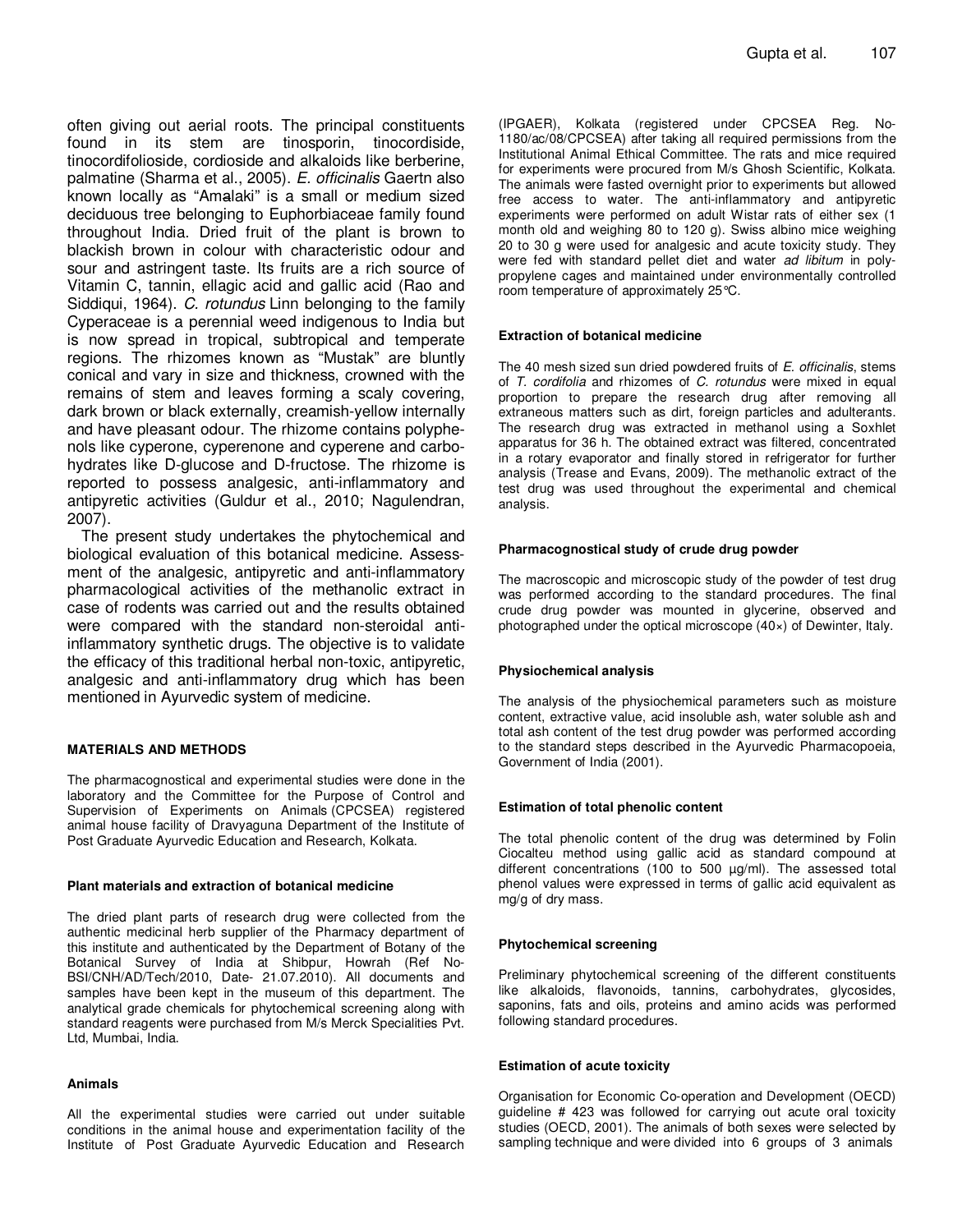each. A single oral dose of the extract starting at 100 mg/kg and progressively moving from 300, 500, 700, 1000 mg/kg up to 1200 mg/kg was administered. All the animals were observed for appearance of toxic symptoms including muscle spasm, loss of righting reflex, tremors, behavioural changes, locomotion, convulsions and mortality for 24 h. Long term supervision was continued for a period of 14 days to observe any occurrence of toxic symptoms and mortality.

#### **Evaluation of analgesic activity**

#### **Assessment of central analgesic effect**

**Hot plate method:** The central analgesic activity of the methanol extract of test drug against thermal stimulus was evaluated in mice following hot plate method as well as tail immersion method (Ghosh, 2008; Hajare et al., 2000). Morphine sulphate (2.5 mg/kg i.m) was used as the standard drug. The standard group (B) was given intramuscular injection of 2.5 mg/kg morphine while the control group (A) was orally administered 10 ml/kg saline solution. Treatment groups C and D were orally administered 300 and 500 mg/kg of test drug, respectively one hour before applying the thermal stimulus, which was maintained at  $55 \pm 0.2$  °C. The delay in hind paw licking by each animal was recorded in seconds as response after 10, 30 and 60 min of drug administration. Maximum reaction time of observation was kept at 60 s throughout to avoid tissue damage (Ibironke and Ajiboye, 2007).

**Tail immersion method:** The tail immersion method was used to assess the central analgesic effect of methanol extract in different dosages (Ghosh, 2010; Hajare et al., 2000; Veerappan et al., 2005). The standard group B was injected with 2.5 mg/kg i.m of morphine sulphate which was used as the standard drug while the control group was given 10 ml/kg of saline. The groups C and D were orally administered 300 and 500 mg/kg of the test drug, respectively 1 h before applying thermal stimulus by placing the tail 5 cm in the glass beaker containing water temperature maintained at 55  $\pm$  0.2°C. The delay in withdrawing of the tail from the glass beaker was recorded in seconds as responses after 10, 30 and 60 min of drug administration. The maximum time of observation would be about 60 s throughout to avoid any tissue damage.

#### **The assessment of peripheral analgesic effect**

The peripheral analgesic activity of the methanolic extract of test drug was assessed in acetic acid induced writhing experiments using mice. The standard procedure prescribed by Veerappan et al. (2005) was used for observing the abdominal constriction writhings resulting from intraperitoneal injection of acetic acid (10 ml/kg of 0.6% v/v glacial acetic acid solution in water) (Gupta et al., 2008). Saline (10 ml/kg) was orally administered to group A (control group) whereas standard aspirin (100 mg/kg) was prescribed for group B and 300 and 500 mg/kg test drug extract was orally administered to groups C and D, respectively. Acetic acid solution was then administered to each animal after 30 min and the number of writhings counted for the next 15 min.

#### **Evaluation of antipyretic activity**

The estimation of antipyretic efficacy of methanolic extract was carried out using brewer's yeast induced pyrexia method. Fever was induced by means of subcutaneously injecting 10.0 ml/kg of a 20% w/v suspension of Brewer's yeast in normal saline. Only animals whose rectal temperature increased by at least 1.0°C after

18 h of this yeast injection were included for the study. The normal rectal temperature of each animal was measured by using a flexible tail thermostat probe coated with lubricant, and temperature was recorded using a digital IMCORP Telethermometer. The experimental animals were randomly divided into four groups containing six animals in each group. The control group (A) was orally administered 0.5 ml saline while the standard group (B) was given 100 mg/kg aspirin and groups C and D were prescribed 300 and 500 mg/kg of methanol extract of test drug, respectively. The rectal temperature was recorded at time intervals of 1, 2, 3, 4 and 5 h after drug administration.

#### **Anti-inflammatory studies (carrageenan-induced paw oedema in rats)**

During anti-inflammatory studies, paw oedema was induced by injecting 0.1 ml of 1% (w/v) carrageenan suspension into the sub planter region of the right hind paw of the rats (Mahat and Patil, 2007). The control group (A) was orally administered saline (10 ml/kg) while the standard group (B) was given indomethacin (5 mg/kg), and groups C and D were given 300 and 500 mg/kg of the test drug extract 1 h before carrageenan injection. The measurement of paw oedema was carried out by displacement technique using plethysmometer to find out the circumference of paw oedema immediately before and after 1, 2, 3 and 4 h following the carrageenan injection. The inhibitory activity was calculated according to the formula:

% Inhibition = 
$$
\frac{(C_t - C_o) \text{ control} - (C_t - C_o) \text{ treated}}{(C_t - C_o) \text{ control}} \times 100
$$

Where  $C_t$  = paw circumference at time t,  $C_0$  = paw circumference before carrageenan injection,  $(C_t - C_0)$  = oedema or change in paw size after time t.

#### **Statistical analysis**

The differences in individual data values for different parameters obtained during the above mentioned experiments were examined by two-way analysis of variance using ANOVA test. The level of significance was fixed between  $p < 0.05$  to  $p < 0.01$  (Krishnaswami and Ranganatham, 2011).

## **RESULTS**

## **Physiochemical analysis**

The results of the physiochemical analysis are as given in Table 1.

## **Estimation of acute toxicity**

The animals tested in acute toxicity tests up to the dose of 1200 mg/kg, showed no significant toxic symptoms like sedation, convulsion, diarrhoea, irritation, etc. and no signs of behavioural changes. No mortality was reported up to 24 h and even later during the subsequent 14 days at 1200 mg/kg dose.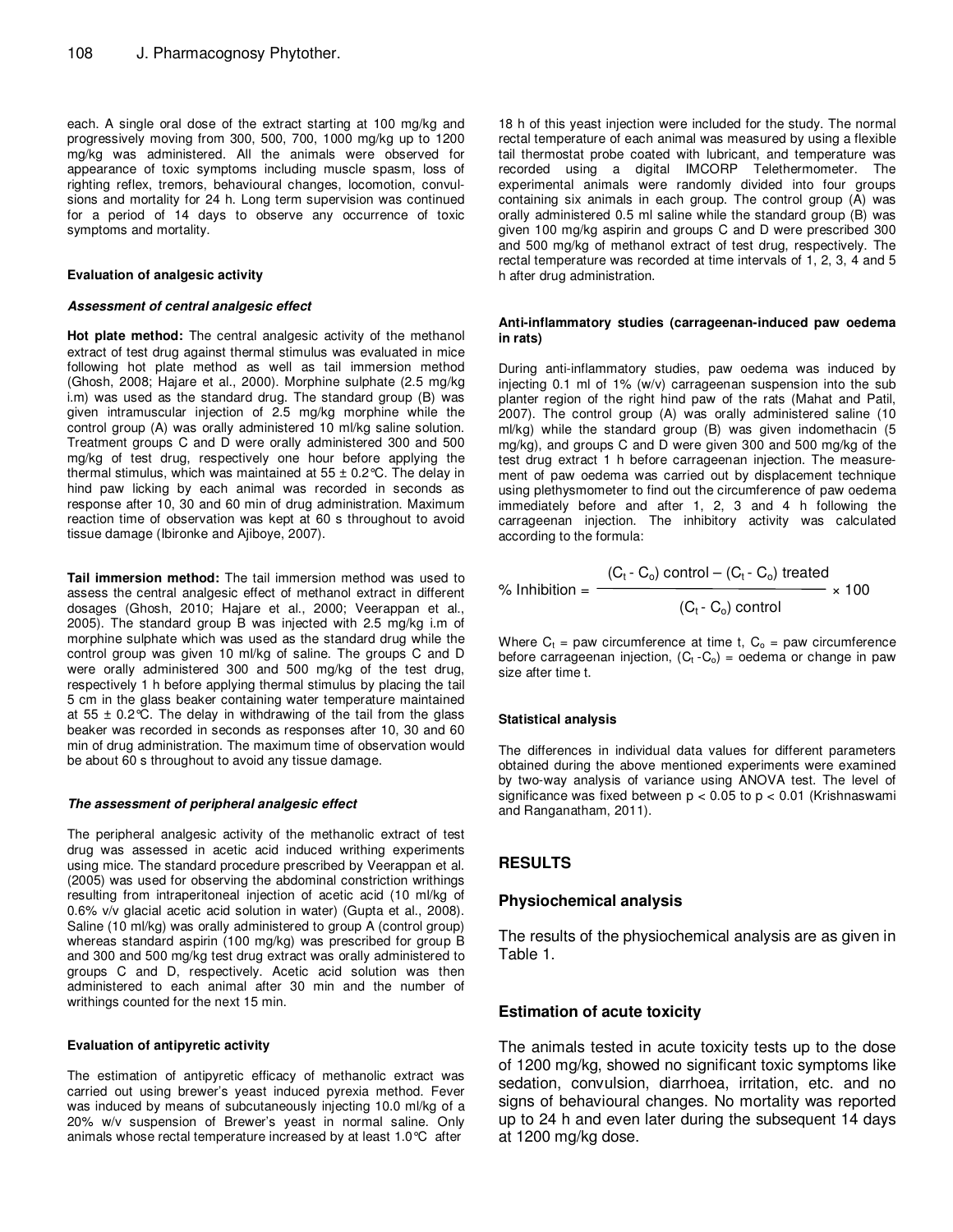**Table 1.** Results of the physiochemical analysis.

| <b>Parameter</b>                | Value (% $w/w$ )       |
|---------------------------------|------------------------|
| Yield of dried methanol extract | 3.78                   |
| Moisture content                | 8.54                   |
| Total ash content               | 6.08                   |
| Acid insoluble ash              | 2.11                   |
| Water soluble ash content       | 3.79                   |
| Total phenol content            | 25.86 mg/g of dry mass |

## **Evaluation of analgesic activity**

## **Assessment of central analgesic effect**

**Hot plate method:** During the hot plate method, after giving thermal stimulus, reaction time increased significantly up to 60 min in case of the 300 mg/kg drug group (increasing from 3.22 to 5.38 s) and 500 mg/kg test drug group (increasing from 3.15 to 5.75 s) when compared with the control group (where it actually decreased from 2.89 to 2.86 s). The test drug at the dose of 500 mg/kg showed similar type of pattern up to 90 min (reaction time increasing from 3.15 to 6.65 s) but slightly lower central analgesic effect when compared with the standard drug morphine sulphate (where the reaction time increased from 3.05 to 6.88 s) (Table 2 and Figure 1). The results of the hot plate method showed that after oral administration of drug and giving of thermal stimulus to the animals, the percentage increase in reaction time up to 60 min was 115.73% in case of standard group, 67.08% in case of 300 mg/kg test drug group and 82.53% in case of 500 mg/kg group. In comparison to this, the control group actually showed a decrease of 1.04% in reaction time over the same time period. The test drug thus exhibited significant central analgesic effect at both the doses of 300 and 500 mg/kg when compared with the control group. However, the results of test drug assessed in terms of the average reaction time at the dose of 500 mg/kg (82.53% increase) showed less central analgesic effect when compared to the standard drug morphine (115.73% increase).

**Tail immersion method:** The results of the tail immersion method showed significant increase in reaction time up to 60 min after giving thermal stimulus in case of both the 300 mg/kg methanolic extract of test drug group (increasing from 2.62 to 4.62 s) and the 500 mg/kg test drug group (increasing from 3.01 to 5.70 s) when compared with the control group (where it increased from 2.24 to 2.45 s). The 500 mg/kg test drug group showed similar type of pattern up to 90 min (reaction time increasing from 2.62 to 4.15 s), however its overall central analgesic effect was a little lower when compared with the standard drug morphine where the reaction time increased from 2.89 to 5.87 s during this period (Table 3).The percentage increase in reaction time after oral administration of the drug and giving of thermal stimulus to the animals in case of tail immersion method up to 60 min was 126.9% in case of the standard group, 76.33% in case of the 300 mg/kg test drug group and 89.36% in case of the 500 mg/kg group (Figure 2). During the same period, the control group showed only 9.37% increase in reaction time, indicating significant impact of the test drug and standard drug during the experiment. The results indicated that the test drug exhibited significant central analgesic effect at both the doses of 300 and 500 mg/kg as compared to the control group. However, the overall impact of the test drug assessed in terms of the average reaction time at the dose of 500 mg/kg (89.36% increase) showed lower central analgesic effect as compared with the standard drug morphine (126.9% increase).

## **Assessment of peripheral analgesic effect (acetic acid induced writhing analysis)**

The peripheral analgesic effect was evaluated on the basis of the average number of abdominal constrictions indicated by the extension of hind paw of animals during the writhings test. The observed inhibition in writhings as a result of administration of the test drug up to 15 min was significantly higher ( $p < 0.05$ ) at the dose of 300 mg/kg (43.31%) as well as at 500 mg/kg (52.08%) when its activity was compared with the control group (Table 4). Comparing the performance of the test drug with the standard drug, the observed peripheral analgesic effect was slightly less at the test drug dose of 500 mg/kg as indicated by 52.08% inhibition in writhings as compared to the standard drug aspirin which resulted in 58.75% inhibition (Figure 3).

## **Antipyretic effect on yeast induced pyrexia**

The antipyretic effect of the methanolic extract of test drug on yeast induced pyrexia has been shown in Table 4. The experimental rats showed a mean increase of about 1.58°C in rectal temperature after 18 h of yeast injection. The test drug extract at both the doses of 300 and 500 mg/kg showed significant antipyretic effect. The antipyretic effect of the extract at the dose of 500 mg/kg is highly significant ( $p < 0.05$ ) and comparable to that of the standard drug aspirin when compared to the control group. There had been a sharp decrease in elevated rectal temperature after 1 h of drug administration which was further followed by a gradual trend of decrease in a dose dependent manner up to 5 h of oral administration of the drug sample in each group (Table 5).

The percentage reduction of rectal temperature after yeast injection in the individual groups after 4 h was 0.59% in the control group, 1.99% in case of the standard drug, 1.23% in the 300 mg/kg test drug and 1.94% in the 500 mg/kg test drug group after oral administration of all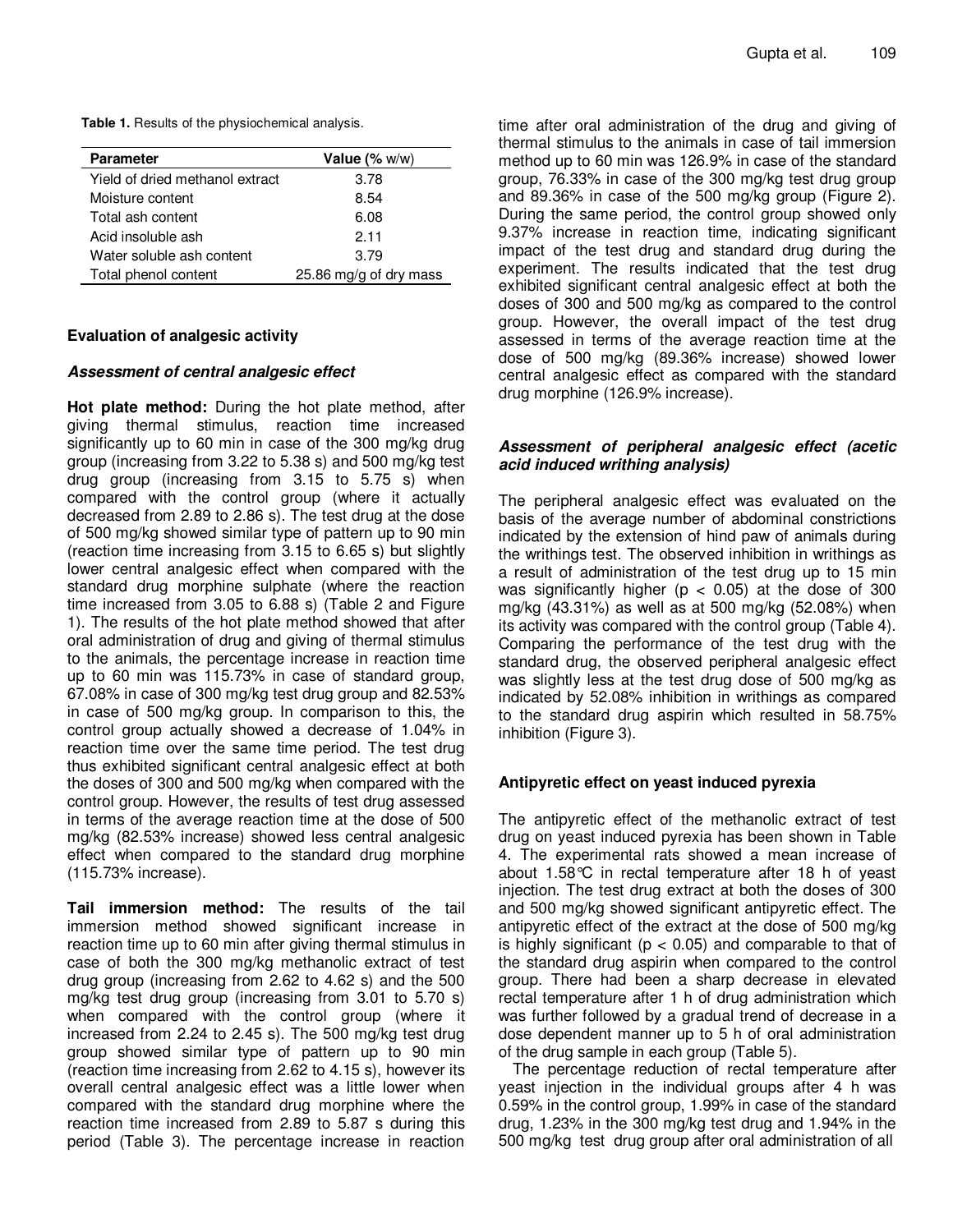| <b>Group</b>                   | 0 min            | $30 \text{ min}$ | 60 min           | 90 min           | % increase in reaction time after 60 min |
|--------------------------------|------------------|------------------|------------------|------------------|------------------------------------------|
| Control                        | $2.89 \pm 0.039$ | $2.94 \pm 0.086$ | $2.86 \pm 0.035$ | $2.85 \pm 0.121$ | $-1.04$                                  |
| Standard                       | $3.05 \pm 0.054$ | $5.98 + 0.061$   | $6.58 + 0.040$   | $6.88 \pm 0.081$ | 115.73                                   |
| Methanolic extract (300 mg/kg) | $3.22 \pm 0.054$ | 4.42±0.083       | $5.38 \pm 0.071$ | $6.18 + 0.029$   | 67.08                                    |
| Methanolic extract (500 mg/kg) | $3.15 \pm 0.033$ | $5.01 \pm 0.040$ | $5.75 \pm 0.050$ | $6.65 \pm 0.034$ | 82.53                                    |

**Table 2.** Average reaction time using Hot plate method.

Results are presented as mean  $\pm$  standard error of mean (SEM).  $p < 0.05$  compared to control  $n = 6$ 

## **Table 3:** Average reaction time during tail immersion method.

| Group                                                                                              | 0 min            | $30 \text{ min}$                 | 60 min                | 90 min     | % increase in reaction time after 60 min |
|----------------------------------------------------------------------------------------------------|------------------|----------------------------------|-----------------------|------------|------------------------------------------|
| Control                                                                                            | 2.24±0.046       | 2.56±0.073 2.45±0.082 2.30±0.053 |                       |            | 9.37                                     |
| Standard                                                                                           | $2.89 \pm 0.064$ | 5.99±0.150                       | 6.56±0.095 5.87±0.079 |            | 126.9                                    |
| Methanolic extract (300 mg/kg) $2.62\pm0.048$ 4.00 $\pm$ 0.037 4.62 $\pm$ 0.031                    |                  |                                  |                       | 4.15±0.056 | 76.33                                    |
| Methanolic extract (500 mg/kg) $3.01 \pm 0.033$ $5.44 \pm 0.042$ $5.70 \pm 0.042$ $5.65 \pm 0.040$ |                  |                                  |                       |            | 89.36                                    |

Results are presented as mean  $\pm$  standard error of mean (SEM).  $p < 0.05$  compared to control  $n = 6$ 

## **Table 4.** Analgesic effect during writhing method.

| Group                          | Average number of writhings/15 min | $%$ Inhibition |
|--------------------------------|------------------------------------|----------------|
| Control                        | $50.38 \pm 1.45$                   | 0.00           |
| Standard                       | $20.78 \pm 0.76$                   | 58.75          |
| Methanolic extract (300 mg/kg) | 28.56±1.30                         | 43.31          |
| Methanolic extract (500 mg/kg) | $24.14 \pm 0.91$                   | 52.08          |

Results are presented as mean  $\pm$  standard error of mean (SEM).  $p < 0.05$  compared to control  $n = 6$ .

**Table 5.** Antipyretic effect of methanol extract in comparison to aspirin.

|                                | Initial rectal                        | Rectal temperature in $\mathcal C$ after 18 h of yeast Injection (Mean $\pm$ SEM) | % reduction of rectal |                 |            |                                              |            |                       |
|--------------------------------|---------------------------------------|-----------------------------------------------------------------------------------|-----------------------|-----------------|------------|----------------------------------------------|------------|-----------------------|
| Parameter                      | temperature in ${}^{\circ}\mathbb{C}$ | 0 h                                                                               | 1 h                   | 2 h             | 3 h        | 4 h                                          | 5 h        | temperature after 4 h |
| Control                        | $36.28 \pm 0.03$                      | 37.6+0.06                                                                         | 37.57±0.02            | 37.55±0.04      |            |                                              |            | 0.59                  |
| Standard                       | 36.89±0.05                            | $38.07 + 0.04$                                                                    | 37.56±0.03            | $37.5 \pm 0.03$ |            | $37.43\pm0.06$ $37.31\pm0.02$ $37.33\pm0.03$ |            | .99                   |
| Methanolic extract (300 mg/kg) | $36.31 \pm 0.04$                      | $37.4 + 0.02$                                                                     | 37.03±0.04            | 36.99±0.03      | 36.95±0.04 | 36.94±0.05                                   | 36.96+0.04 | l.23                  |
| Methanolic extract (500 mg/kg) | 36.36±0.04                            | $37.2 \pm 0.03$                                                                   | 36.59±0.05            | 36.57±0.02      | 36.51±0.03 | 36.48±0.04                                   | 36.5+0.02  | .94                   |

Results are presented as mean $\pm$ SEM.  $p < 0.05$  compared to control  $n = 6$ .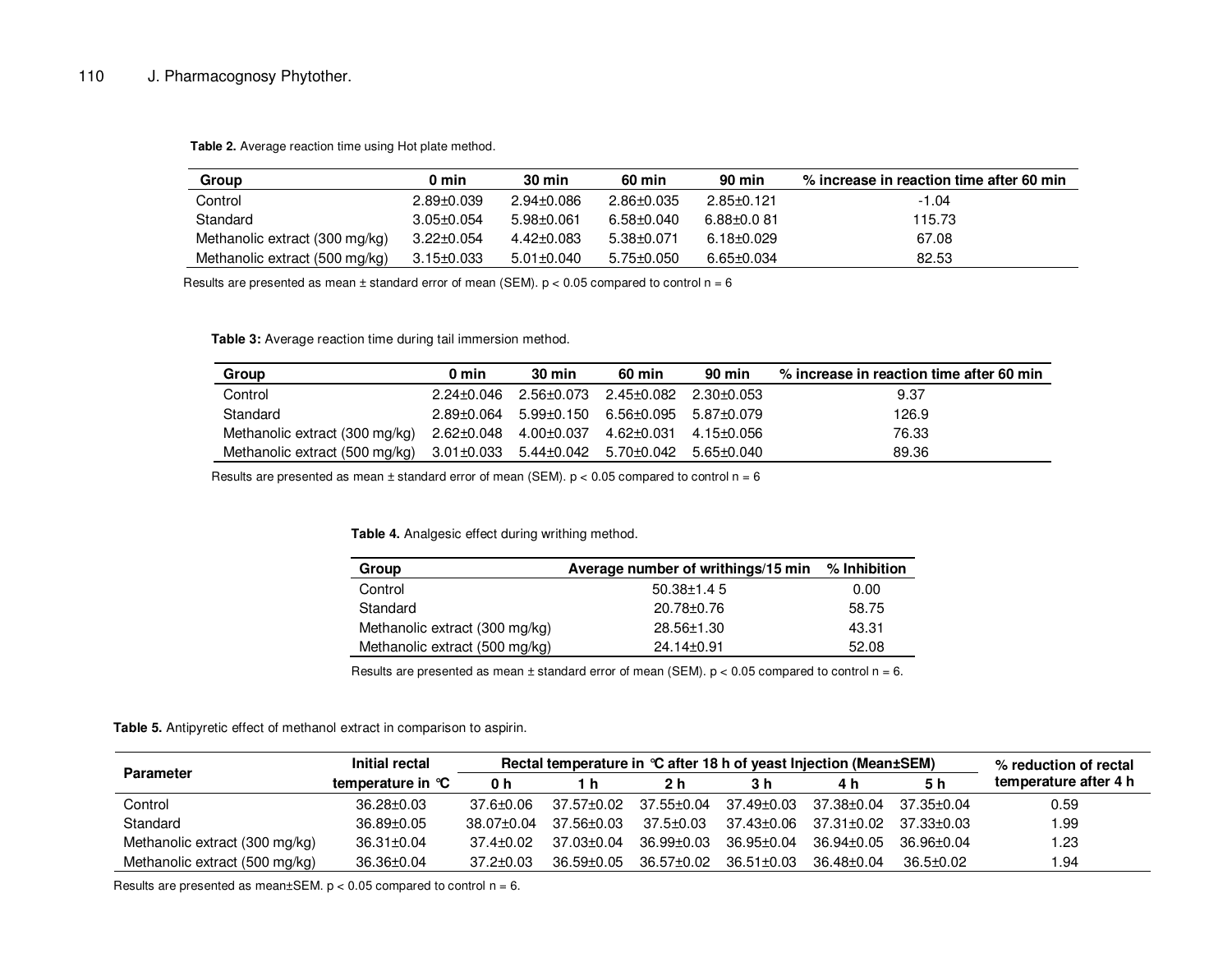| <b>Treatment group</b>         | 0 h             | 1 h                                                     | 2 h                                       | 3 h             | 4 h             | % inhibition after 4 h |
|--------------------------------|-----------------|---------------------------------------------------------|-------------------------------------------|-----------------|-----------------|------------------------|
| Control (10 ml/kg)             | $0.48 + 0.08$   |                                                         | $1.44\pm0.06$ $2.53\pm0.07$               | $2.85 \pm 0.09$ | 2.86±0.05       | -                      |
| Indomethacin (5 mg/kg)         | $0.45 \pm 0.05$ | $0.86 {\pm} 0.08$                                       | 0.74±0.06                                 | $0.66 \pm 0.07$ | 0.60+0.07       | 79.02                  |
| Methanolic extract (300 mg/kg) | $0.42{\pm}0.04$ |                                                         | $0.94\pm0.07$ $0.89\pm0.08$ $0.84\pm0.05$ |                 | $0.81 \pm 0.08$ | 71.68                  |
| Methanolic extract (500 mg/kg) |                 | $0.44\pm0.07$ $0.93\pm0.04$ $0.88\pm0.05$ $0.79\pm0.07$ |                                           |                 | 0.73±0.05       | 74.48                  |

**Table 6.** Anti-inflammatory effect during carrageen–induced paw oedema test.

Results are presented as Mean $\pm$ SEM.  $p < 0.05$  compared to control  $n = 6$ .





**Figure 1.** Reaction time during hot plate method.



**Figure 2.** Central analgesic effect during tail immersion method.

drug samples. The antipyretic effect on the basis of percentage reduction of rectal temperature after 4 h showed quite highly significant results of 500 mg/kg test drug as compared to the standard drug aspirin. The test drug also exhibited more sustained and persistent antipyretic effect lasting up to 5 h during this test (Figure 4).

## **Anti-inflammatory studies (carrageenan-induced paw oedema)**

The circumference of paw oedema in rats induced by the

**Figure 3.** Peripheral analgesic effect in writhing method.



**Figure 4.** Rectal temperature of rats during yeast induced pyrexia test.

carrageen agent to evaluate the acute anti-inflammatory effect at 300 and 500 mg/kg dose showed significant decrease in inflammation of 71.68 and 74.48%, respectively  $(p < 0.05)$  up to 4 h as compared to the control group (Table 6). The percentage inhibition of the acute inflammation in the paw of rats was found to be comparable but a little lower in the 500 mg/kg test drug dosage group (74.48% inhibition) compared to the standard drug indomethacine (79.02% inhibition) after 4 h of treatment (Figure 5).

## **DISCUSSION**

| Inflammation is defined as a biological process |  |  |  |  |  |  |  |
|-------------------------------------------------|--|--|--|--|--|--|--|
|-------------------------------------------------|--|--|--|--|--|--|--|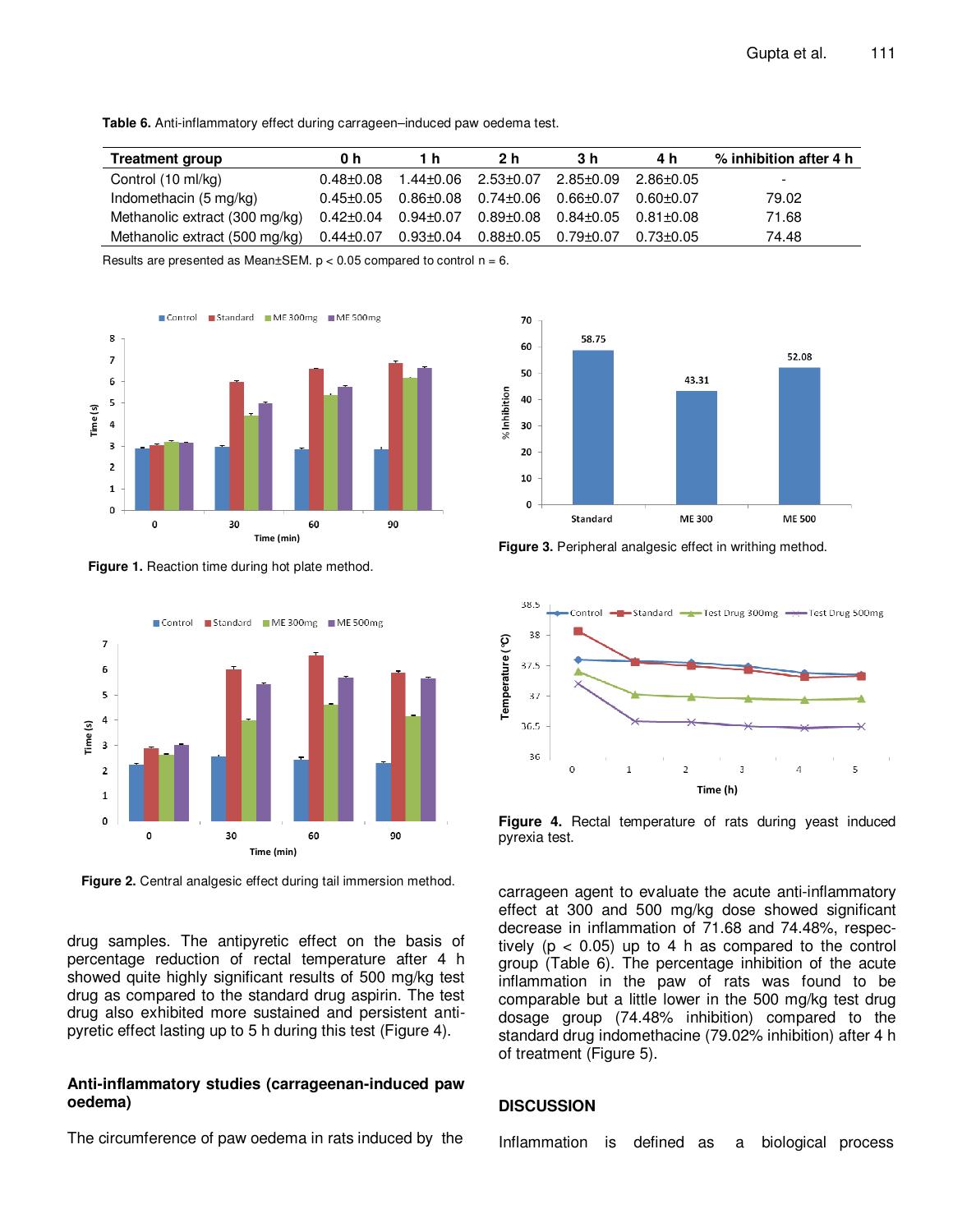

**Figure 5.** Anti-inflammatory effect during carrageen–induced paw oedema test.

characterized by redness, oedema, fever and pain, and can result in locally increased production of free radicals by inflammatory enzymes, as well as the release of inflammatory mediators that promote cell proliferation and angiogenesis and inhibit apoptosis. Although the currently used steroidal and non-steroidal anti-inflammatory drugs treat acute inflammatory disorders, these conventional drugs have not been successful in curing chronic inflammatory disorders such as rheumatoid arthritis. Moreover, usage of many of such drugs has been associated with adverse impact upon the hepatic and renal functions (Kim et al., 2004; Rajnarayana et al., 2006; Warden, 2010).

The preliminary chemical analysis of this methanolic extract following standard method indicates the presence of high concentration of phenolic compounds such as flavonoids, tannins and carbohydrates. Flavonoids are a large family of compounds synthesized by plants that have a common chemical structure. The flavonoidic phenolic compounds have been known to exhibit antiinflammatory, antioxidant and metal-chelating properties (Rajnarayana et al., 2006; Pan et al., 2010). Inflammation can result in the locally increased production of free radicals by inflammatory enzymes, as well as the release of inflammatory mediators that promote cell proliferation and angiogenesis and inhibit apoptosis (Gupta et al., 2012).

The hot plate and tail immersion methods indicated that the central analgesic effect of the methanol extract of test drug was significant and dose dependent as revealed by the increased reaction time after giving thermal stimulus to the mice. The latency in reaction time continued up to 90 min after the drug administration in both 300 and 500 mg/kg extracts revealing sustained and pronounced central analgesic effect when compared with the control group. However, its overall central analgesic effect was a little lower when compared with the standard drug morphine over different time periods; the higher test drug dosage resulting in a more pronounced effect with a similar pattern of results.

The assessment of peripheral analgesic effect of the test drug exhibited significant percentage inhibition in the

writhings which were induced by acetic acid in the mice at both the 300 and 500 mg/kg doses of the methanolic extract when compared with the control group. The percentage inhibition of writhings at the higher dose of 500 mg/kg indicated the pronounced peripheral analgesic effect in the context of visceral pain which was comparable to the standard pure drug morphine within 15 min of test. The overall central analgesic effect of the test drug even at higher dose was a little lower than the standard drug morphine. The significant analgesic effect at the higher dose was attributed to the presence of high concentration of flavonoidic compounds which inhibited the synthesis, release or receptor responses in prostaglandin mediated effects (Gupta et al., 2008; Pan et al., 2010; Gupta et al., 2012).

During antipyretic tests, the percentage reduction in rectal temperatures after yeast injection up to 4 h was quite noticeable and comparable to the standard group in case of 500 mg/kg test drug. The observed antipyretic effect was found to be sustained and lasted up to at least 5 h after oral administration of the drug sample in case of both the 300 and 500 mg/kg samples which showed similar pattern of antipyretic efficacy. Pyrexia is a result of secondary impact of infection, tissue damage, inflammation, graft rejection, malignancy or other diseased states. Mediators like interleukin 1β, α, β and TNF-α increase the synthesis of prostaglandin E2 near pre-optic hypothalamus area thereby triggering the hypothalamus to elevate the body temperature. Flavonoids are known to target prostaglandins which are involved in pyrexia and also inhibit the effect of enzymes that are responsible for the inflammatory process (Pan et al., 2010; Binny et al., 2010; Owoyele et al., 2008).

The evaluation of acute inflammation which was induced by the carageenan in the paw of rats demonstrated the significant percentage decrease in circumference and oedema resulting from administration of the methanol extract of test drug in doses of 300 and 500 mg/kg. The percentage inhibition of acute inflammation in the paw of rats was found to be lower in case of 500 mg/kg of test drug dosage when compared to the standard drug indomethacine after 4 h of treatment. The acute and sustained effect on the induced inflammation up to four hours depends upon the decreased production of pro-inflammatory cytokines and prostaglandin  $E_2$  $(PGE<sub>2</sub>)$  in the tissue of the effected part of the body. The inflammation induced by phlogostic agent is related to the production of histamine, bradykinin and cyclooxygenase products while delayed phase is related to neutrophil infiltration, as well as to the continuing of the production of arachinoic acid metabolites. Prostaglandins and nitric oxide biosynthesis is involved in inflammation, and isoforms of inducible nitric oxide synthase (iNOS) and of cyclooxygenase (COX-2) are responsible for the production of a great amount of these mediators. It has been demonstrated that flavonoids are able to inhibit both enzymes, as well as other mediators of the inflammatory process such as reactive C protein or adhesion molecules